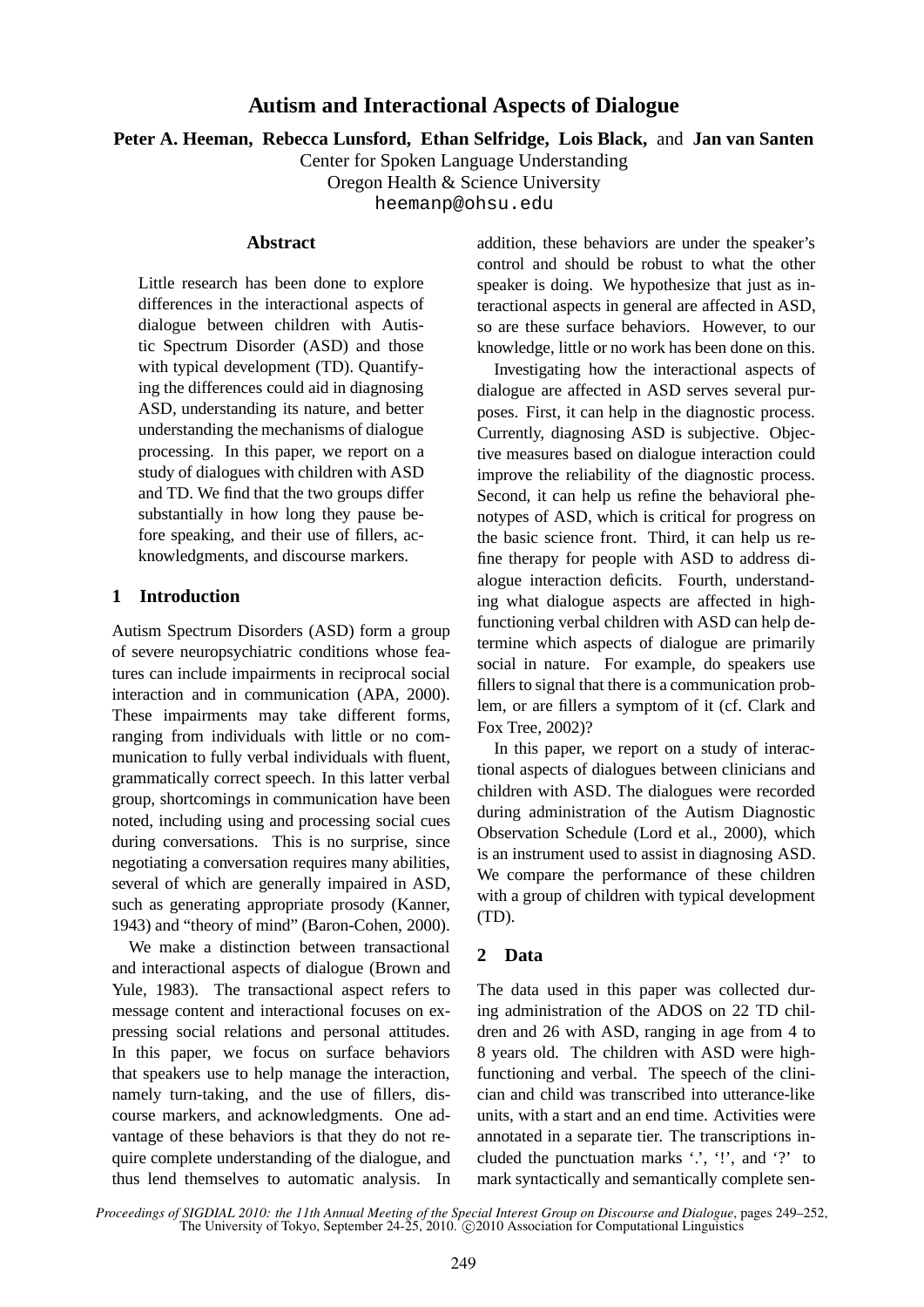tences, and  $\geq$  to mark incomplete ones. As a single audio channel was used, the timing of overlapping speech was marked as best as possible. Each child on average said 2221 words, 574 utterances, and 316 turns.

## **3 Results**

**Pauses between Turns:** We first examine how long children wait before starting their turn. We hypothesized that children with ASD would wait longer on average to respond, either because they are less aware of (a) the turn-taking cues, (b) the social obligation to minimize inter-turn pauses, or (c) they have a slower processing and response times. For this analysis, we look at all turns in which there is no overlap between the beginning of the child's turn and the clinician's speech. Data is available on 4412 pauses for the TD children and 5676 for the children with ASD. The grand means of the children's pauses are shown in Table 1 along with the standard deviations. The TD children's average pause length is 0.876s. For the children with ASD, it is 1.115s, 27.3% longer. This difference is significant, *a-priori* independent t-test t=2.34 (df=39), p<.02 one-tailed.

|                                                      | TD | ASD |                                                     |  |
|------------------------------------------------------|----|-----|-----------------------------------------------------|--|
| l all                                                |    |     | $\vert 0.876 \, (0.24) \vert 1.115 \, (0.45) \vert$ |  |
| after question                                       |    |     | $\vert 0.748 \, (0.25) \vert 1.005 \, (0.40) \vert$ |  |
| after non-question   1.076 $(0.37)$   1.329 $(0.74)$ |    |     |                                                     |  |

Table 1: Pauses before new turns.

We also examine the pauses following questions by the clinician versus non-questions. Questions are interesting as they impose a social obligation for the child to respond, and they have strong prosodic cues at their ending. We identified questions as utterances transcribed with a question mark, which might include rhetorical questions. After a non-question (e.g., a statement), the average pause is 1.076s for the TD children and 1.329s for children with ASD. This difference is not statistically significant by independent t-test, t<1.6, NS. After a question, the average pause is 0.748s for the TD children and 1.005s for the children with ASD, a significant difference by *apriori* independent t-test t=2.72 (df=42),  $p < .005$ one-tailed. The ASD children on average take 34.4% longer to respond. Thus, after a question, the difference between children with TD and ASD is more pronounced.

**Pauses by Activity:** The ADOS includes having the child engage in different activities. For this research, we collapse the activities into three types: *converse* is when there is no non-speech task; *describe* is when the child is doing a mental task, such as describing a picture; and *play* is when the child is interacting with the clinician in a play session. To better understand the difference between questions and non-questions, we examine the pauses in each activity (Table 2).

|                                                                                                    | ГD |                       |  | ASD      |  |           |                                                                               |  |
|----------------------------------------------------------------------------------------------------|----|-----------------------|--|----------|--|-----------|-------------------------------------------------------------------------------|--|
|                                                                                                    |    | question<br>non-ques. |  | question |  | non-ques. |                                                                               |  |
| converse $(0.730 \t0.30 \t0.656 \t0.27 \t0.890 \t0.34 \t0.932 \t0.88)$                             |    |                       |  |          |  |           |                                                                               |  |
| describe $\begin{bmatrix} 0.853 & 0.44 & 0.879 & 0.37 & 1.056 & 0.51 & 1.282 & 1.21 \end{bmatrix}$ |    |                       |  |          |  |           |                                                                               |  |
| play                                                                                               |    |                       |  |          |  |           | $\begin{bmatrix} 0.720 & 0.34 \end{bmatrix}$ 1.825 0.78 1.289 1.51 1.887 1.37 |  |

Table 2: Pauses for each type of activity.

After a question, the TD children tend to respond with similar pauses in each activity (the differences in column 2 between activities are not significant by pairwise paired t-test, all  $t's < 1.6$ , NS). After a question, the child has a social obligation to respond, and this does not seem to be overridden by whether there is a separate task they are involved in. Even after a non-question, conversants have a social obligation to keep the speaking floor occupied and so to minimize interutterance pauses (Sacks et al., 1974). However, as seen in the third column, the pauses are affected by the type of activity, and the differences are statistically significant by pairwise paired t-test,  $(df=21)$ , two-tailed: converse-describe  $t=2.24$ ,  $p<.04$ ; describe-play t=5.68,  $p<.0001$ ; converseplay t=6.87,  $p < .0001$ . The biggest difference is with *play*. Here, it seems that the conversants physical interaction lessens the social obligation of maintaining the speaking floor. These findings are interesting for social-linguistics as it suggests that the social obligations of turn-taking are altered by the presence of a non-speech task.

We next compare the children with ASD to the TD children. For the *converse* activity, we see that the children with ASD take longer to respond, after questions and non-questions. The difference after questions is significant by independent t-test, t=1.74 (df=46)  $p<0.05$ , one-tailed, whereas the difference after non-questions is marginal,  $t=1.47$ (df=28)  $p<0.08$ . This result could be explained by the slower processing and response times associated with ASD.

Just as with the TD children, we see that after a non-question, the children with ASD take longer to respond when there is another task. The differences in pause lengths between *converse* and *play* are significant, by paired t-test,  $t=2.89$  (df=23)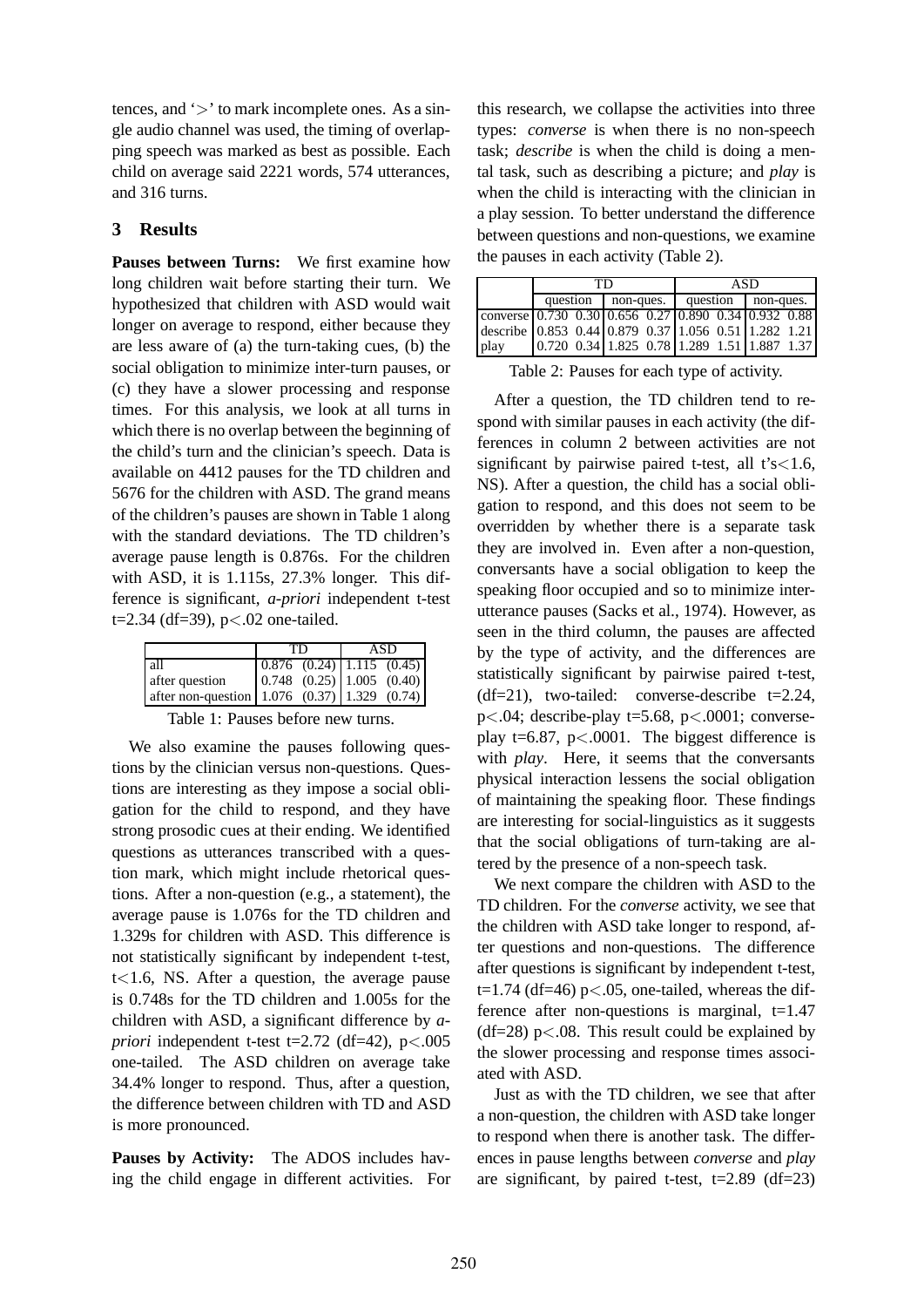p<.009, two-tailed. The difference between *describe* and *play* is marginal,  $t=2.03$  (df=25) p<.06, and there was no significant difference between *converse* and *describe*, t<1, NS.

After a question, the children with ASD take longer to respond when there is another task, especially for *play*, although the pairwise differences in pause length between activities are not significant. This suggests that the children with ASD become distracted when there is another task, and so become less sensitive to either the question prosody or the social obligation of questions.

**Fillers:** We next examine the rate of fillers, at the beginning of turns, beginning of utterances, and in the middle of utterances. We look at these contexts individually as fillers can serve different roles, such as turn-taking, stalling for time or as part of a disfluency, and their role is correlated to their position in a turn. The rates are reported in Table 3, along with the total number of fillers within each category. Interestingly, the rate of 'uh' between children with TD and ASD is similar for all positions (independent t-test, all  $g's < 1$ , NS).

|                                                     |    | πh | um  |  |     |  |                                                         |  |
|-----------------------------------------------------|----|----|-----|--|-----|--|---------------------------------------------------------|--|
|                                                     | TD |    | ASD |  | TD. |  | ASD                                                     |  |
| turn init.                                          |    |    |     |  |     |  | $\left 1.70\% 112\right 1.84\% 159$ 3.86% 243 1.65% 146 |  |
| utt. init.                                          |    |    |     |  |     |  |                                                         |  |
| utt. medial 0.25% 103 0.31% 137 1.03% 492 0.21% 123 |    |    |     |  |     |  |                                                         |  |

Table 3: Rate of fillers.

The more interesting finding, though, is in the usage of 'um'. Children with ASD use it significantly less than the TD children in every position, from  $1/2$  the rate in turn-initial position to  $1/5$  in utterance-medial position, independent two-tailed t-test: turn initial t=2.74 (df=38),  $p < .01$ ; utterance initial t=2.53 (df=31),  $p < .02$ ; and utterance medial t=3.94 (df=24),  $p < .001$ .

| converse | 1.76% | 569 | 0.56% | 190 |
|----------|-------|-----|-------|-----|
| describe | 1.15% | 115 | 0.33% | 31  |
| plav     | 0.96% | 124 | 0.45% | 58  |

Table 4: Use of 'um' by activity.

We also examined the overall usage of 'um' in each activity (Table 4). The TD children use 'um' more often in each activity than the children with ASD, and the differences are statistically significant by independent two-tailed t-test: converse t=3.62 (df=29),  $p<.002$ ; describe t=2.83 (df=27), p $\lt$ .01; play t=2.42 (df=33), p $\lt$ .03. This result supports the robustness of the findings about 'um'.

Many researchers have speculated on the role

of 'um' and 'uh'. In recent work, Clark and Fox Tree (2002) argued that they signal a delay, and that 'um' signals more delay than 'uh'. They view both as linguistic devices that are planned for, just as any other word is. Our work suggests that 'um' and 'uh' arise from different cognitive processes, and that the process that accounts for 'uh' is not affected by ASD, while the process for 'um' is.<sup>1</sup>

**Acknowledgments:** We next look at the rate of acknowledgments: single word utterances that are used to show agreement or understanding. Thus, the use of acknowledgments requires awareness of the other person's desire to ensure mutual understanding. As the corpus did not have these words explicitly marked, we identify a word as an acknowledgment if it meets the following criteria: (a) it is one of the words listed in Table 5 (based on Heeman and Allen, 1999); (b) it is first in the speaker's turn; and (c) it does not follow a question by the clinician. The TD children used acknowledgments in 17.42% of their turns that did not follow a question, while the children with ASD did this only 13.39% of the time (Table 5), a statistically significant difference by *a-priori* independent t-test t=1.78 (df=46),  $p < .05$  one-tailed.

|        | TD.    |     | <b>ASD</b> |     |  |
|--------|--------|-----|------------|-----|--|
| total  | 17.42% | 568 | 13.39%     | 459 |  |
| yeah   | 7.49%  | 248 | 5.87%      | 215 |  |
| no     | 2.78%  | 78  | 2.06%      | 63  |  |
| mm-hmm | 2.06%  | 75  | 1.07%      | 35  |  |
| mm     | 0.99%  | 29  | 1.35%      | 42  |  |
| ok     | 1.87%  | 65  | 0.83%      | 27  |  |
| yes    | 0.92%  | 32  | 0.88%      | 32  |  |
| right  | 0.14%  | 5   | 0.23%      | 8   |  |
| hm     | 0.73%  | 21  | 0.69%      | 20  |  |
| uh-huh | 0.44%  | 15  | 0.42%      | 17  |  |

Table 5: Use of acknowledgments.

**Discourse Markers:** We next examine discourse markers, which are words such as 'well' and 'oh' that express how the current utterance relates to the discourse context (Schiffrin, 1987). We classified a word as a discourse marker if it was the first word in an utterance and is one of the words in Table 6 (Heeman and Allen, 1999). As shown in Table 6, the children with ASD use discourse markers significantly less than the TD children in both conditions by *a-priori* independent, one-tailed t-test: turn-initial  $t=3.24$  (df=43)  $p < .002$ ; utterance-initial t=4.01 (df=44)  $p < .0001$ .

<sup>&</sup>lt;sup>1</sup>In Lunsford et al. (2010) we investigate the rate and length of pauses after 'uh' and 'um'. In addition, we verified the t-tests using Wilcoxon rank sum tests.